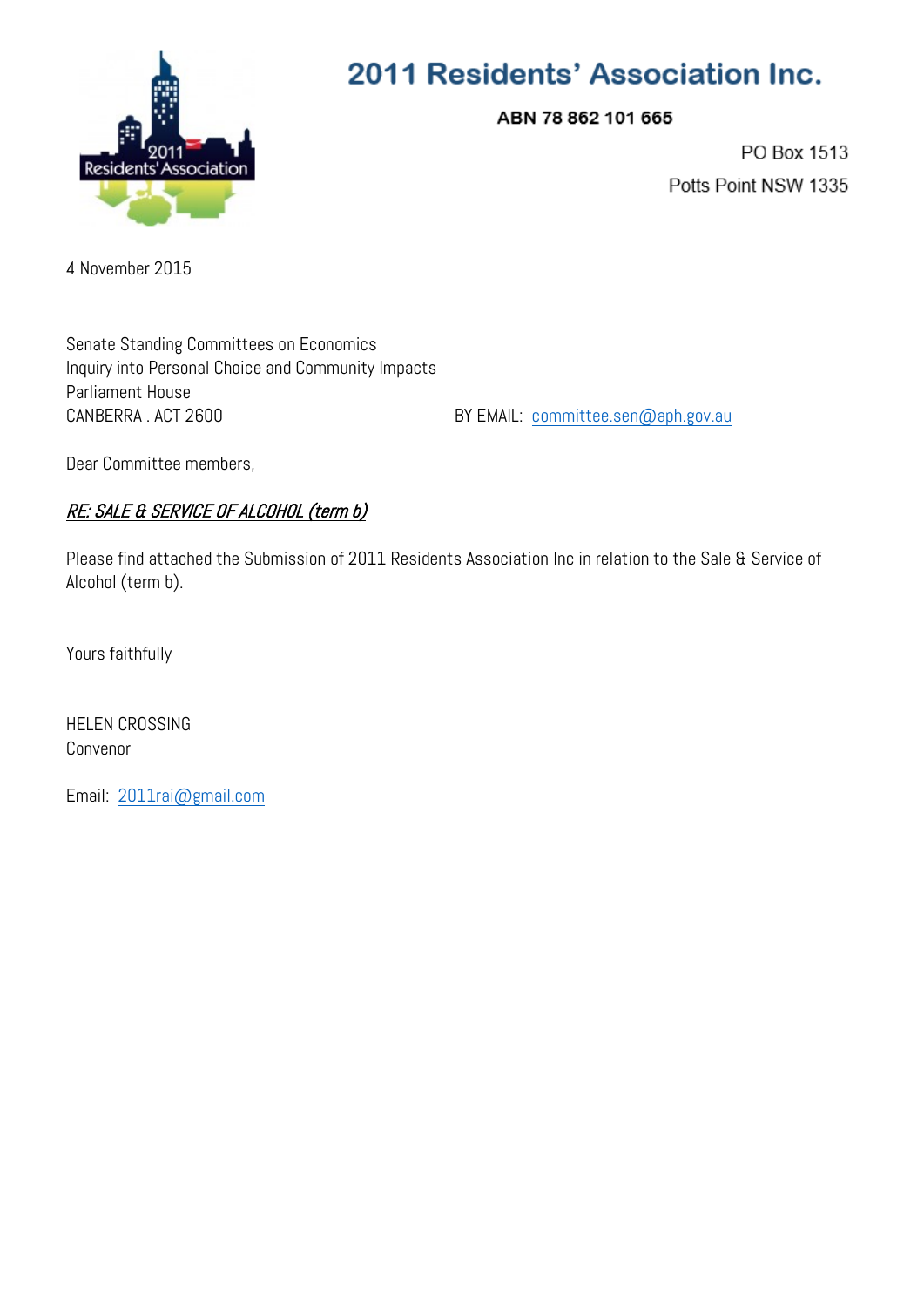# **PERSONAL CHOICE AND COMMUNITY IMPACTS**

Senate Standing Committees on Economics: [economics.sen@aph.gov.au](mailto:economics.sen@aph.gov.au)

*Alcohol abuse costs the state of NSW more than 3.7 billion dollars annually. Individual tax payers foot this bill. This to me is sufficient evidence that we need to curb the consumption of alcohol.* 

The 2011 Residents' Association (2011RA), represents the Sydney communities of **Kings Cross**, Potts Point, Elizabeth Bay, Rushcutters Bay and Woolloomooloo. Therefore, we are uniquely and ideally placed to make this submission to the Senate enquiry on the *economic and social impact of legislation, policies or Commonwealth guidelines,* with particular reference to term **(b)** "**regarding:**

- **1. the sale and service of alcohol, including any impact on**
- **2. crime and the**
- **3. health,**
- **4. enjoyment, and**
- 5. **finances of drinkers and non-drinkers"**.

#### **1. The sale and service of alcohol**

Generally, the Senate Committee must acknowledge that alcohol alters behaviour which is why it is so popular and consumed by so many. There is nothing intrinsically wrong with the reasonable consumption and enjoyment of alcohol. However, taken to excess it seriously impairs cognition to the point where at least grossly unsociable, if not criminal, behaviour can result as the worst outcome.

All other drugs with behaviour-altering capabilities, such as narcotics, if obtained legally require a prescription from a qualified medical practitioner. As alcohol is a legal drug which is so readily available, it arguably requires regulations regarding its dispensing and sale. And certainly those engaged in selling alcohol will necessarily be the least interested in any restrictions which might result in decreased sales of alcohol. It is therefore incumbent upon the government to ensure that adequate controls are in place and enforced to prevent exploitation of people by those who benefit financially through alcohol sales.

From the perspective of 2011RA there seems little point in the Committee examining whether there is too much regulation placed on the sale and service of alcohol at least in Kings Cross. The failed social experiment that saw the promotion of alcohol consumption in Kings Cross and the attendant harms to people and which culminated in the deaths of two young men is ample evidence that regulations need to remain in place. The Committee must be aware that introduction of lockouts and early closing times, along with other measures, has been and continues to be an appropriate and responsible strategy. What other evidence needs to be made available to convince the Committee that laws do need to be in place to regulate the sale and consumption of alcohol; people do not self-regulate. The implementation of lockouts and last drinks has made a huge change for the better, the efficacy of which had already been long since shown in Newcastle.

#### **2. Crime**

Our community witnessed the obvious and predictable reality of what a hyper-density of licensed premises, many with overextended trading hours, and attracting huge and unmanageable crowds of patrons in a micro-sized geographical area necessarily yields. For years residents and the local police and other emergency workers, including staff at St Vincent's Hospital casualty department,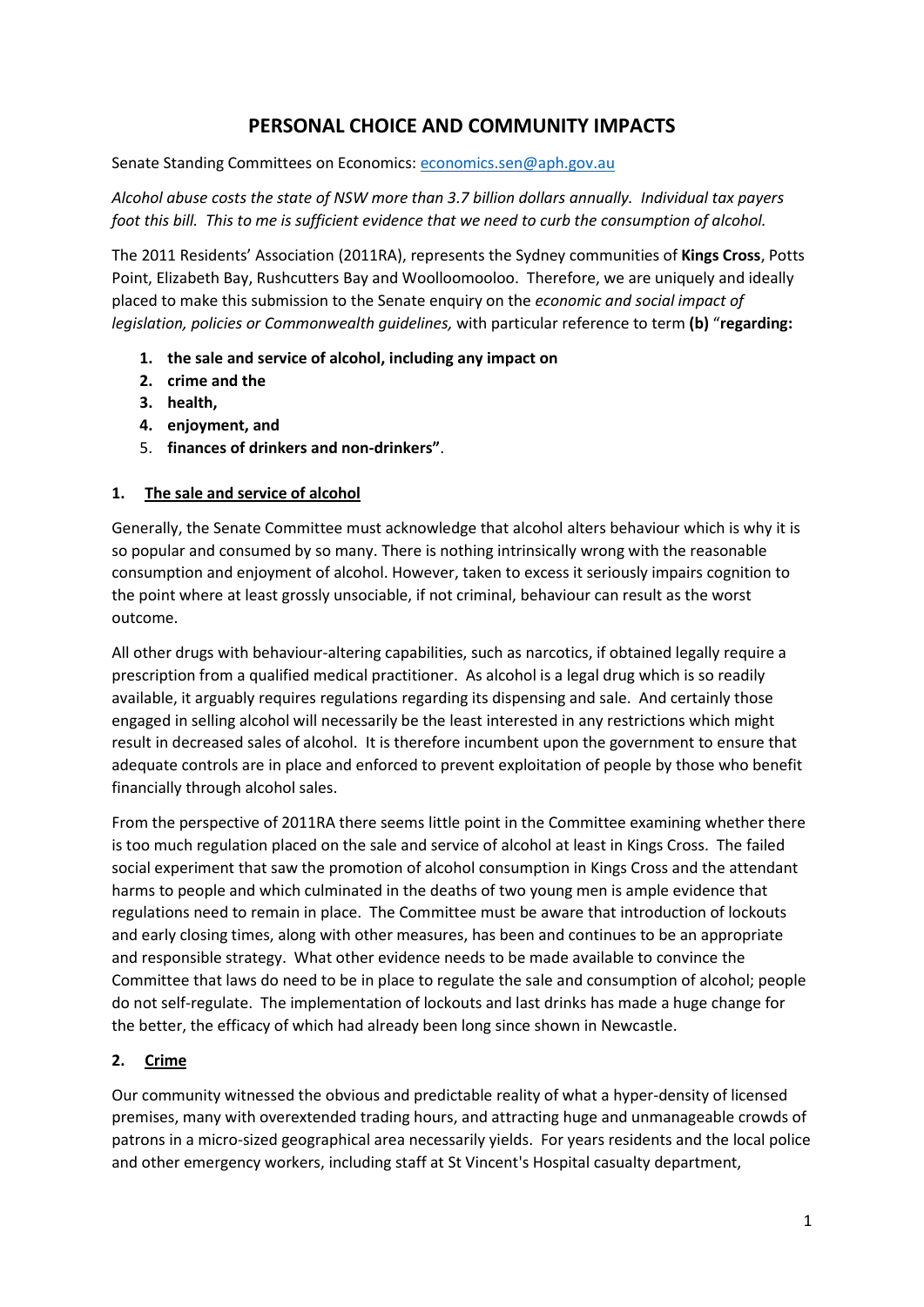complained and warned government about the potential and real dangers of the night time economy in Kings Cross, only to be ignored. Chaos was allowed to reign. Masses of patrons, as well as the government, were all under the influence of too much alcohol. The former from industrial strength drinking and the latter yielding to illegitimate influence and pressure from the AHA. Residents who did not feel safe to walk through Kings Cross, and certainly not to patronise any establishments there, were forced into a state of virtual lock-DOWN on every weekend night. Upwards of 20,000 patrons convened there on any Friday or Saturday, which figure exceeded the total population of the entire district of five suburbs.

The deaths of those two young men were simply the tip of the iceberg of the social and criminal mayhem which occurred on any weekend night in Kings Cross.

Now BOSCAR crime statistics have provided the evidence to support what was so obvious to so many. While some argue that crime might only have been displaced and/or any reduction is due only to the number of patrons, it matters not overall. The formula of Kings Cross, as it was allowed to become, was dangerous, if not deadly, and socially intolerable and unmanageable and should not have to be borne by any residential community.

In addition to death and physical assaults there were also burglaries, petty theft, and vandalism associated with the influx if people into the area. The tolerance of an 'anything goes' atmosphere certainly took the brakes off many people's ability to behave in accordance with the law and civil decency.

#### **3. Health**

The issue of impacts on health from the Kings Cross night time economy could not be more obvious. The warnings by staff in St Vincent's Hospital casualty about the numbers and types of injuries provide ample evidence of the harms that are done by people to themselves and others when under the influence of alcohol. And let us not exclude the risks to life and limb for the health care workers themselves, including ambulance staff, along with the demonstrations of disrespect and anti-social behaviour they endured while trying to do their jobs.

Now, the severity and number of injuries on any weekend night admitted to St Vincent's Hospital casualty are significantly down on weekend nights, especially in those late night and early morning hours when they formerly peaked.

But those refer only to the immediate or short term health costs which are costly enough in terms of both dollars as well as the injuries, if not deaths. The long term damages to health from excess alcohol abuse are well known, well documented, and indisputable. We also believe that there is a strong link among long-term excessive consumption of alcohol, domestic violence, and neglect of children. And the Committee will be aware of the rising health costs generally. So it is incumbent on the government from that point alone to act responsible in having in place appropriate control of this drug.

The health impacts from Kings Cross were not confined to injuries to patrons or their innocent victims. As residents, we endured years of constantly interrupted, disturbed and inadequate sleep on any weekend night due to all the noise generated. That was bad enough, especially given the toll it takes on one's health and well-being generally. However, it is especially poignant given that Potts Point was revealed in a SMH article to be the hardest working suburb. It is not difficult to imagine the impact on work output from chronic sleep deprivation. But that is what was enforced upon us for too long. We were simply expected to put up with it, to just endure it and think of the AHA! The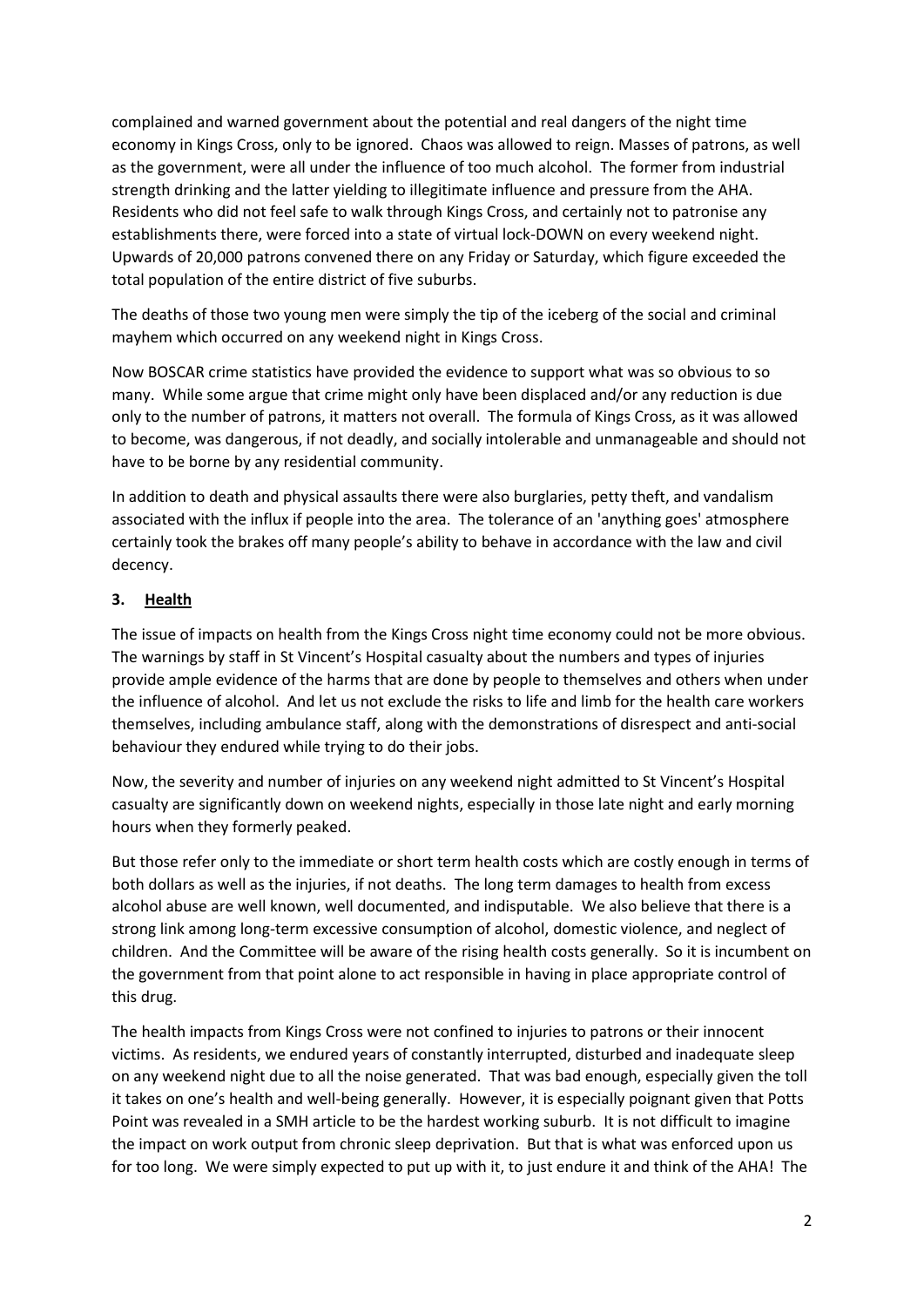health damage from chronic sleep deprivation includes an extensive range of multi-system damage, both short and long-term.

2011RA would request that every Committee person reading this submission imagine a scenario whereby a stranger were to confront you and request that you forego a decent night's sleep every weekend night, indefinitely, so that he or she could enjoy weekend nights out. A ludicrous proposition anyone would agree. And yet, that is effectively what happened to residents in our community. The only difference being that it was not one person presuming to sabotage our nights' sleeps, but thousands and thousands of them. That is what was enforced on us against our will by government in designing the Kings Cross night time economy.

Furthermore, so many residents affected do not live in buildings which have, or can even accommodate, air conditioning. Therefore, there was no option to simply close the windows, double glazed or not, in an effort to exclude the extreme levels of noxious noise from revving cars, car horns, drunken revellers, delivery vans, and garbage trucks. The noise at an intolerable level continued all through the night and into the early hours of the morning.

## **4. Enjoyment**

About whose 'enjoyment' does the Committee concern itself? And what does the Committee intend by the rather nebulous term 'enjoyment'? Enjoy how, what, at what costs? There are many ways of enjoying oneself and for too long and for too many people that term has only implied consuming alcohol in excess.

It is absurd to think that the 'enjoyment' of any individual or group of individuals can be promoted at the expense of the safety, enjoyment, and loss of amenity for others. The residents in the 2011 postcode area did not 'enjoy' the imposed sleep deprivation and nor did they enjoy streets full of drunken and disorderly people. There was a high level of fear and concern for personal safety as well as distress at observing the vulnerability of drunken people and violent behaviour.

Most certainly, Thomas Kelly and Daniel Christie looked forward to enjoying themselves on what was to be the last night of their conscious lives virtually terminated in Kings Cross. So whose enjoyment at whose expense?

When 'enjoyment' means depriving others of their safety and rights to amenity of the greater community, it has gone too far. Far too frequently the very real concerns about alcohol-related issues, harms and costs to society are dismissed by criticising those who complain as being wowsers and spoil sports. In a democracy, enjoyment needs to be for all – not one party at the expense of another.

## **5. Finances**

It is unclear as to what area and/or to whom the Committee is specifically referring.

If it regards costs incurred by the government (read: taxpayer dollars), the amount of money to support the format of Kings Cross was astronomical in terms of policing and other emergency workers, hospital staffing and facilities, daily clean-ups, and re-routing of road traffic.

However, if it refers to costs incurred by licensees by way of complying with regulations then that must be regarded as a necessary business cost. Once again, the 'product' being marketed is a behaviour-altering drug and, therefore, restrictions must apply.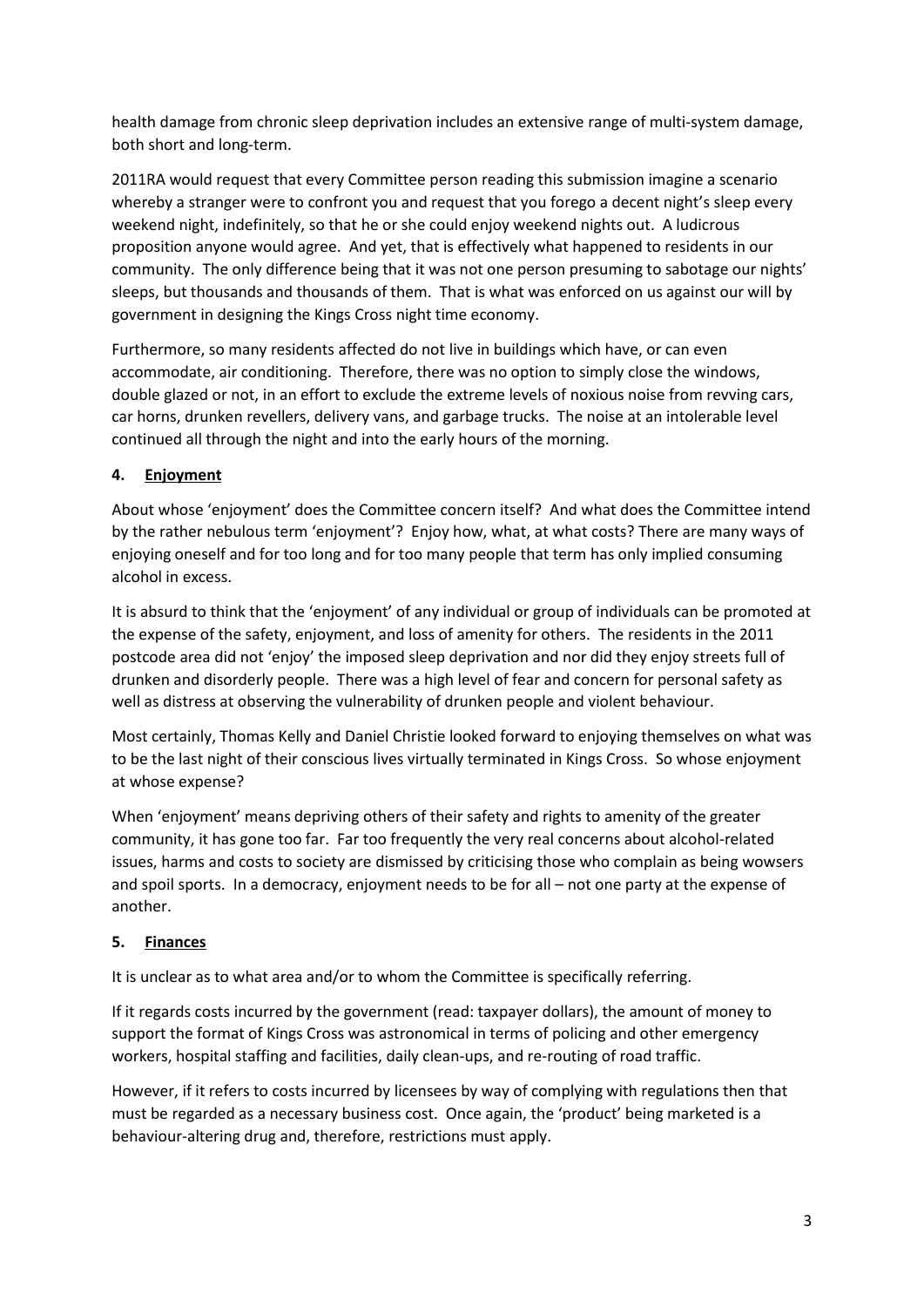On the other hand, if it refers to loss of income which has allegedly resulted since the introduction of lockouts, earlier closing times and other measures, that is another thing. The Committee must not be deceived into thinking that, what is after all a small minority of owners/licensees of pubs and clubs in Kings Cross had some inalienable, enduring and exclusive entitlement to the night time economy. They neither earned nor deserved that. Indeed, there is discussion about a class action being made by some of those. The same sort of case could have been launched long since by the remainder of pub and club owners in Sydney who were excluded from what was a virtual monopoly on the night time economy for so many years by licensees in Kings Cross.

Furthermore, why would the alcohol industry be granted so much special consideration by government? Given the rapid changes taking place in the  $21<sup>st</sup>$  century which have affected all manner of business that would seem grossly biased. For example, over the past years we have read on several occasions of various businesses or total industries in NSW being forced to close down or go offshore due to their ongoing high costs of manufacturing their products here in Australia. We read about those and feel badly about what are real job losses which are not easily, or sometimes ever, replaceable.

As well, scores and scores of retail businesses have had to adapt or simply shut down due to online shopping. Every suburb has empty shops in its vicinity. Once again, we accept that as an unavoidable sign of the times. Businesses adapt in whatever ways they can or not.

Alternatively, in the liquor industry in Kings Cross, there has been so much hyperbolic narrative as individual licensees refuse to adapt to the changing environment and make any alterations to their business models. That is ironic given that they have an immediate local population of patrons almost equal to the numbers they attracted with previously very limited format.

Therefore, all the talk about the loss of jobs due to changes in Kings Cross is inconsequential when compared to job losses and expenses incurred in other industry sectors as a result of changing regulations and economic pressures. The alcohol and the hospitality industry generally will endure and so will its employment opportunities. The night time economy devoted to alcohol sales does not have to be the exclusive domain of Kings Cross or any other single community. There are now new businesses opening up that employ people and there is a better balance among the night time and day time economies – not one at the expense of the other.

The legislation does not force licensees to close at 1:30am: it mandates that they refuse entry to further patrons. Last drinks at 3:00am means nothing more than a two hours hiatus until the 5:00am opening time of many licensed establishments. Plenty of premises still have extended trading and some continue to remain open for 24 hours. The only restriction is a brief window of two hours in which alcohol sales are prohibited.

The other financial consideration is the impact on individuals and their families regarding the percentage of income that is consumed on regular nights of binge drinking both directly and indirectly. The immediate and long-term impacts would be best understood by longitudinal studies conducted by researchers from recognised Universities.